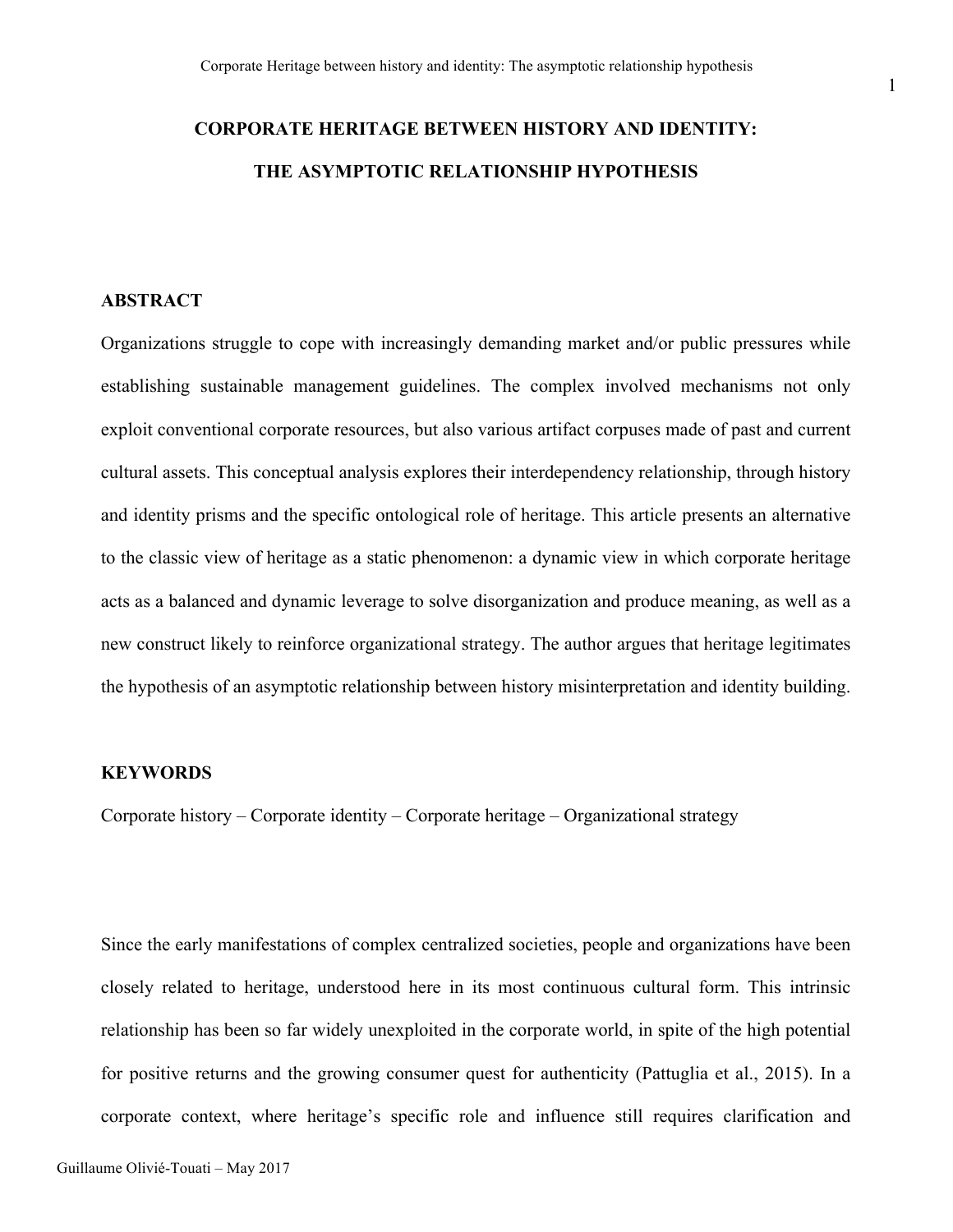theoretical as well as practical inquiries, we will postulate that *embodied rallying cultural resources* (iconic tools and machinery, places and premises, ethics and values, expertise and know-how, products and services) *contributing to the achievement of the company project* are all characterized by a heritage nature, i.e. *worth identify with, transmissible to and exploitable by oncoming generations of stakeholders*. Being equally trans-temporal (retroactive and prospective) and transsocietal (penetrating and affecting every stratum of the organization), corporate heritage appears as a rather promising yet hardly clarified concept: following recent research works, the particular issue of its plausible interdependency with past artifacts and identity components must then be ascertained. After highlighting the key constructs of the related literature framework (*corporate history, corporate identity, corporate heritage, heritage and organizational strategy*), we will consecutively explore three foundational propositions and theoretical inferences regarding the specific role of heritage in the relationship between history and identity.

# **Key constructs**

## *Corporate history*

Pathare (2012) considered history a powerful differentiator that can help to promote organizations outside their accustomed sphere of influence, and motivate employees, especially new recruits, to re-imagine the future. Recordkeeping may be a low-priority task for many business people, but corporate archives are useful for a company's day-to-day business as a tool to inspire today's leaders in management, communications, and more particularly brand management.

If conducted with independence and objectivity, exhuming corporate history in an attractive and understandable way (i.e. using modern technology, like online publishing) is likely to motivate and enlighten actual and future generations of employees, as well as to enhance innovative thinking in a business environment.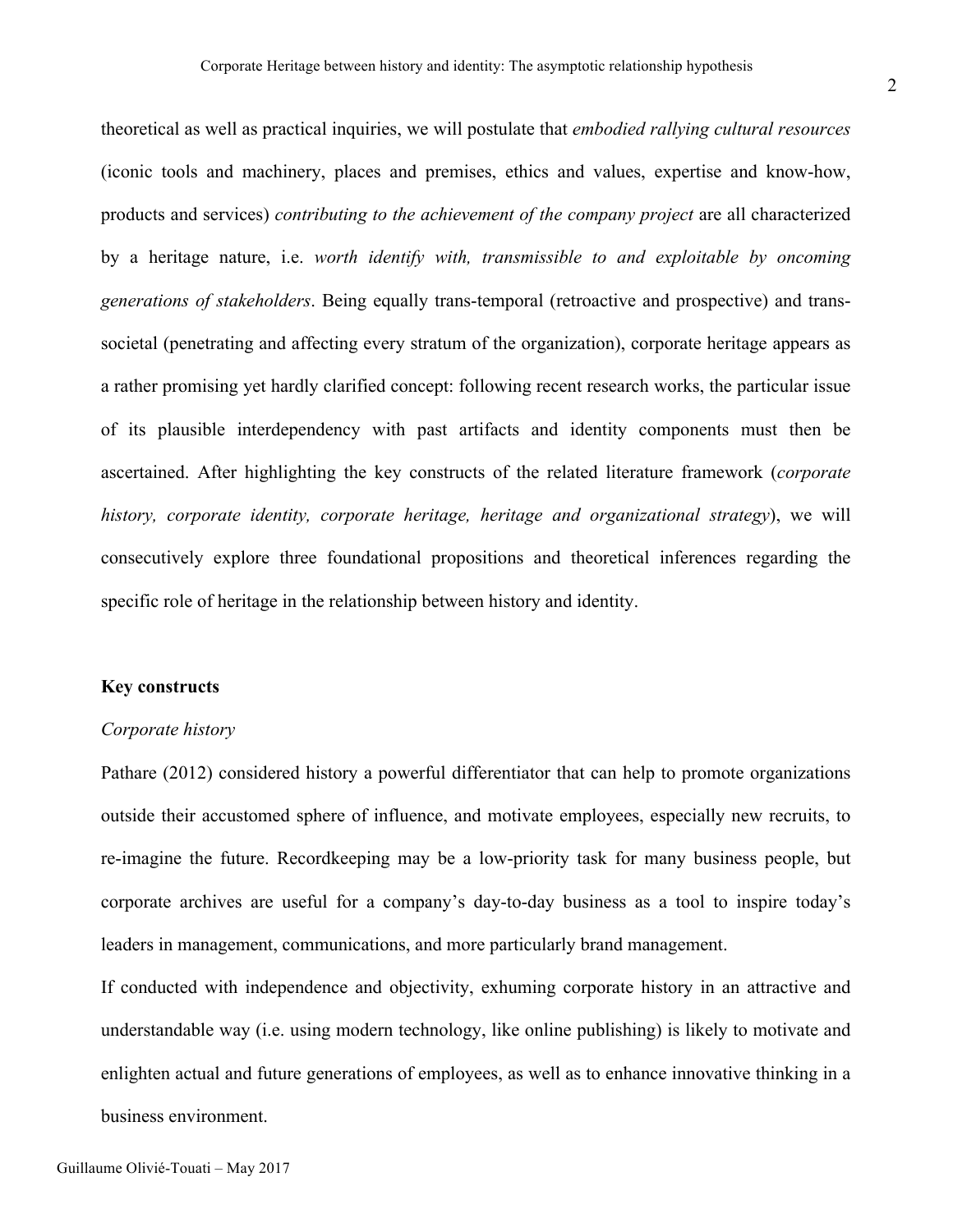For Burghausen and Balmer (2014), past-related artifacts can be *instrumental* (hence of a practical utility for corporate-level marketing and communication purposes) or *foundational* (interrelated concepts composing the company's core dynamic structure). Furthermore, the understanding of an organization's past can be enhanced through a conceptual segmentation; corporate history being part of *a seven past-related modes framework* including corporate past, corporate memory, corporate tradition, corporate heritage, corporate nostalgia, and corporate provenance:



The management of *corporate history culture* (commissioned company histories and other representations) could rely on an analytical four-field table of its external and internal dimensions, depending on whether communications are external or internal, and whether history is external or internal (Sivula, 2014).

## *Corporate identity*

As far as the heritage prism is involved, identity must be considered as a conceptual body of stabilized corporate artifacts, or identity components. The section regarding identity in the Strategor cites the Soenen and Moingeon model (2002), which states that collective identity (in a corporate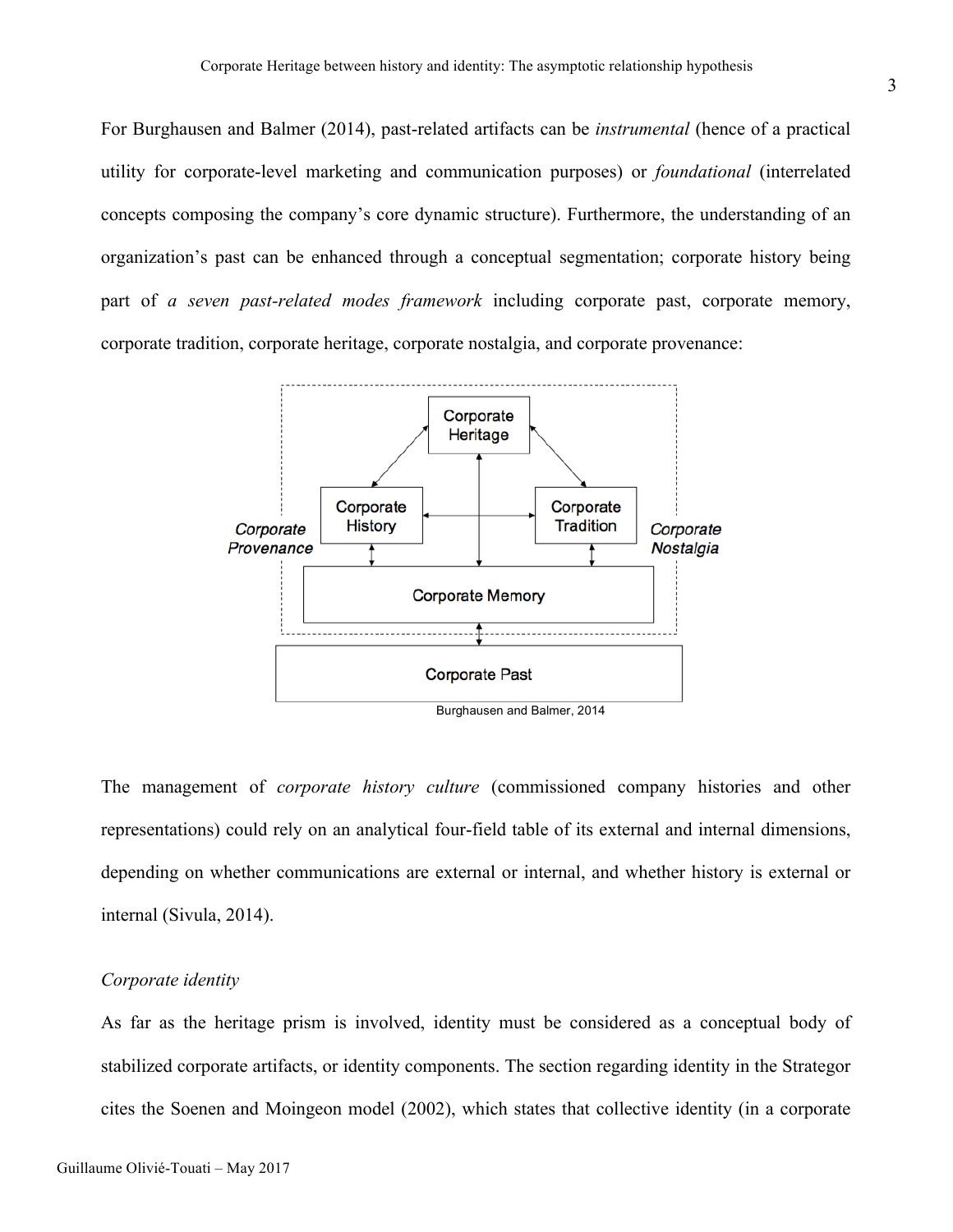sense) stems *from the organization* and is perceived and interpreted *by an external audience* following the "5 facets":

- Professed identity;
- Projected identity;
- Lived identity;
- Manifested identity;
- Attributed identity.

The *communication* of corporate identity from management to employees is undoubtedly a crucial issue (Agerholm, 2015), and so are its *implementation strategies*.

# *Corporate heritage*

The private sector interacts in various ways with cultural heritage (Starr, 2010), with partnerships creating shared value that generates social and commercial benefits for all parties (Starr, 2013). This "corporate patrimonialization" is hardly an issue for civil society, which is more concerned about conventional religious or military heritage. But industrial heritage has gradually become more attractive, as a new open field for creating and mobilizing restoration projects (Gasnier and Lamard, 2007).

New theoretical prospects (Balmer and Burghausen, 2015) lead to the introduction of the *organizational heritage concept*, drawing both on the now established corporate heritage (which we understand as the *embodied sum of corporate cultural assets*), and on organizational identity. This specific approach could potentially lead to an enhanced understanding of heritage correspondence with organization.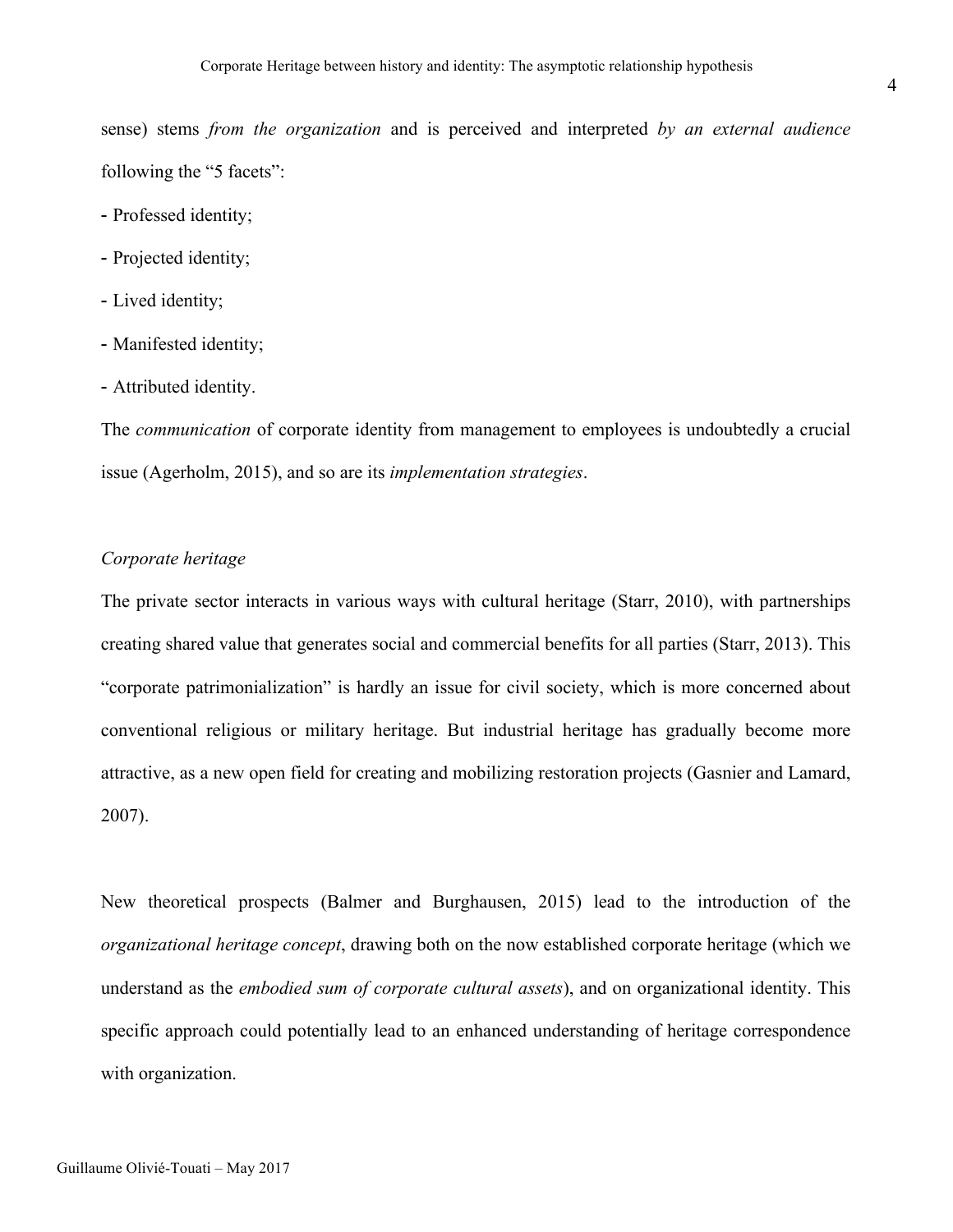# *Heritage and organizational strategy*

The need for a dynamic adjusting process (adjusting to a changing and complex environment) emphasizes the necessary search for reliable patterns in organizations. Accountable for effective change and adaptation capabilities, the patterns proceed from three major elements "strategy, structure, and process" (Miles et al., 1978), potentially interpenetrated by corporate heritage. The incidental question of influential forces behind an equilibrium state between internal management and external environment could also be solved by the heritage phenomenon hypothesis.

Disorganization itself, even read through a *presumed cyclical conception of history* (thus leveraging Giovanni Battista Vico's early assumptions), can be linked to heritage awareness through an *inverse proportional relationship*, from a stage of prevailing individualities (and disorganization) to a stage of prevailing organizations upon chaos, leading to a productive meaning and a reshaped world (Durand, 2014). Heritage could be then fruitfully interpreted as *an intermediary body inside the organizational body*, whose non-fluctuating legitimacy in the course of action adds to its promising crosscutting nature:

- A constructivist force likely to purposely induce meaning beyond the temporary states of organizations;
- An alternative route intrinsically designed and managed to build meaning and consistency in the long run.

The duality theory of *stability and change* into organizational processes (Farjoun, 2010) does not explicitly refer to the heritage factor: nevertheless, stability (*heritage*) could alternatively be linked to change (*innovativeness in the organization sphere*), thus enriching the theoretical overtime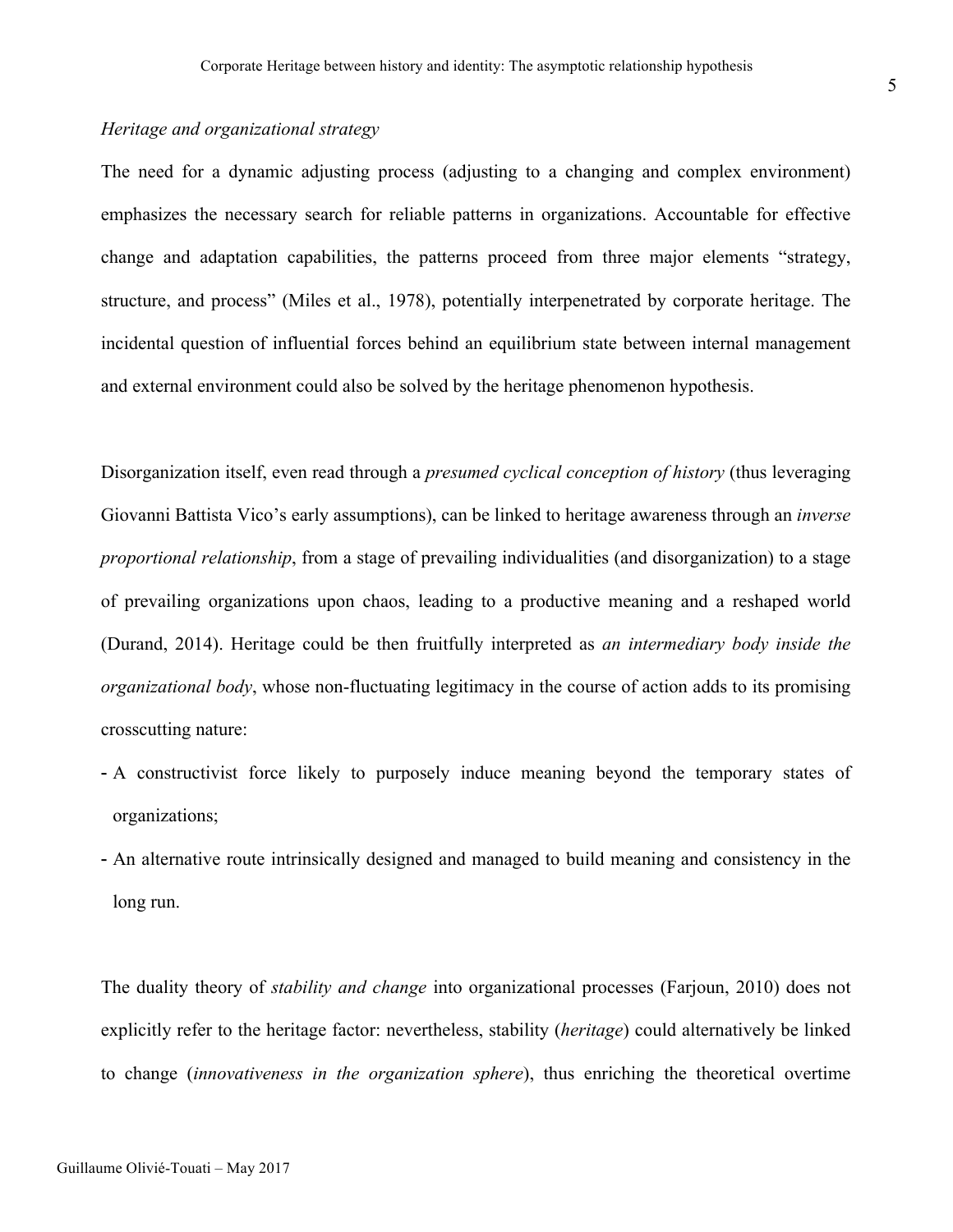transition from dualism (mutually exclusive relationship) to duality (interdependency and reciprocal influence), and then to an even more intricate state of merged corporate artifacts.

## **Foundational propositions**

#### *The equilibrium relationship state between history and identity*

Our hypothesis is that *foundational corporate history artifacts* evolve together with *instrumental corporate identity components*, in a constant, coupled and balanced relationship in the organizational scope:

- Distinctive in nature and in their appropriation by corporate stakeholders, past and identificationrelated artifacts share a common ontological space directly emphasizing corporate DNA and impacting the production of core meaning inside the organization;
- The equilibrium state originates from the double assumption that 1. *Historical embodiments* have exactly the same influence and operate at the same level of efficiency than *identity corporate signs*, and 2. The distance between their furthermost nuances remains constant regardless of the type and size of the considered organization (as described in figure 1, vertical dash lines depicting the organizational scope limits).

HISTORY EMBODIEMENTS IDENTITY SIGNS





Figure 1. The constant distance between history and identity furthermost nuances.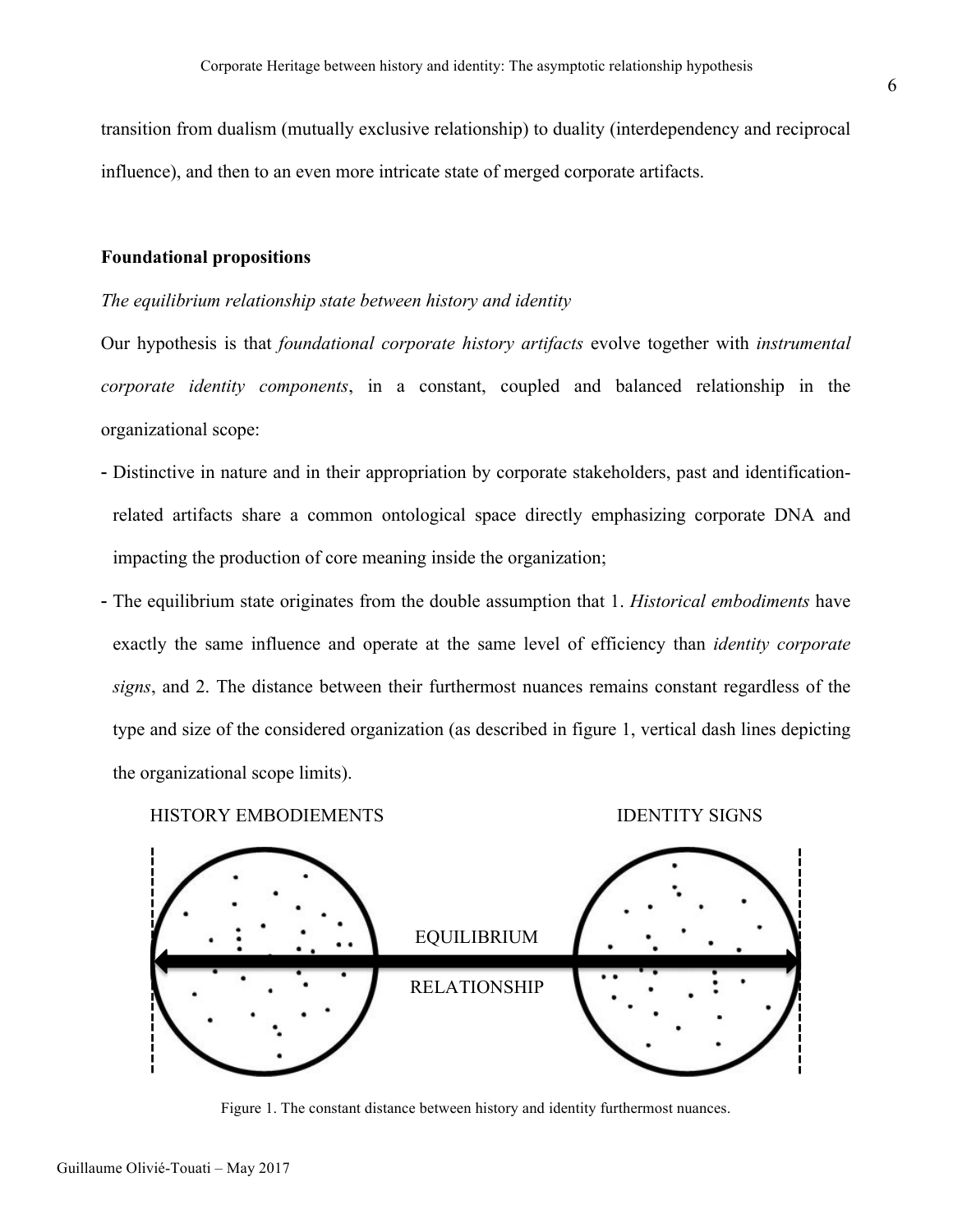# *The equidistance of the heritage body regarding history and identity*

Our hypothesis is that heritage (understood as a clear-cut body of cultural assets) does not autonomously act as a third operator inside the organizational body (history and identity being considered first and second), but strictly stands out at the exact center of the *ontological space equally shared by history and identity*.

The mandatory condition of heritage awareness therefore relies on the assumption that the heritage body cannot be closer in its capacity of reciprocal influence to history artifacts than to identity components, and vice versa.

Heritage holds the precise middle place between history and identity, being equally nourished by them with *precarious and unstable meaning*, and since it equally nourishes them with *productive and clarified meaning* in return (as described in figure 2).



Figure 2. The equidistance of the heritage body regarding history and identity.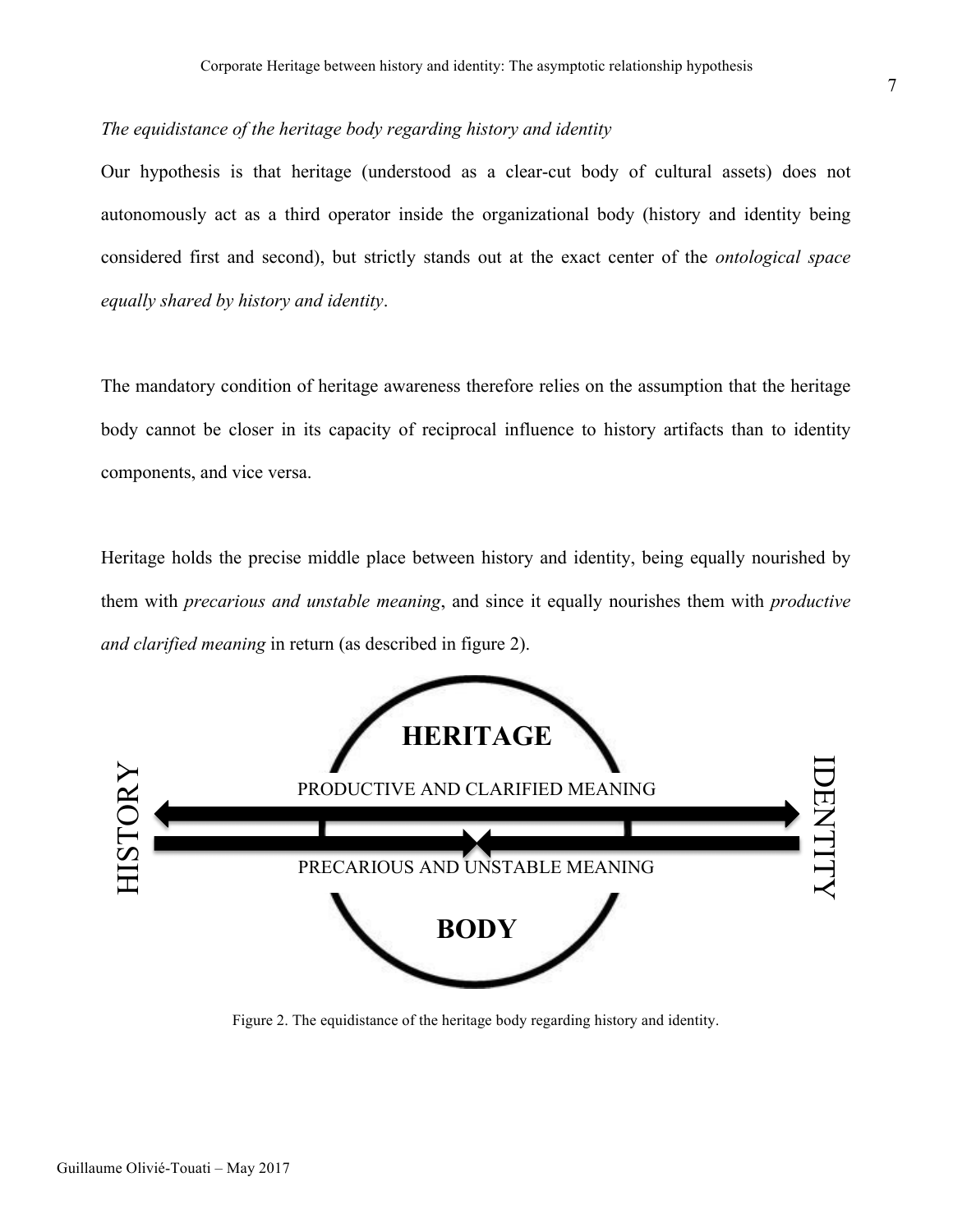# *A trans-dimensional influence through organizations*

Organizations derive their global presence (internal and external) from three hypothetical coupled elements (*history*, *heritage*, *identity*), *working together as a whole* to ensure a stable influence directed towards every dimension of the organization's perimeter (as described in figure 3), including the consideration of the temporal factor.



Figure 3. A trans-dimensional influence through organizations.

## **Theoretical inferences**

## *The maturity stage in the integration of heritage dimension*

Our postulate, reinforced by a field observation (industrial heritage analysis for Fenwick-Linde, 2013), is that three representative curves equally proceed from the company's "cultural big bang", starting from the early creation stage and converging while evolving synergistically: 1 Precision of historical interpretation, 2 Heritage qualification, 3 Identity building.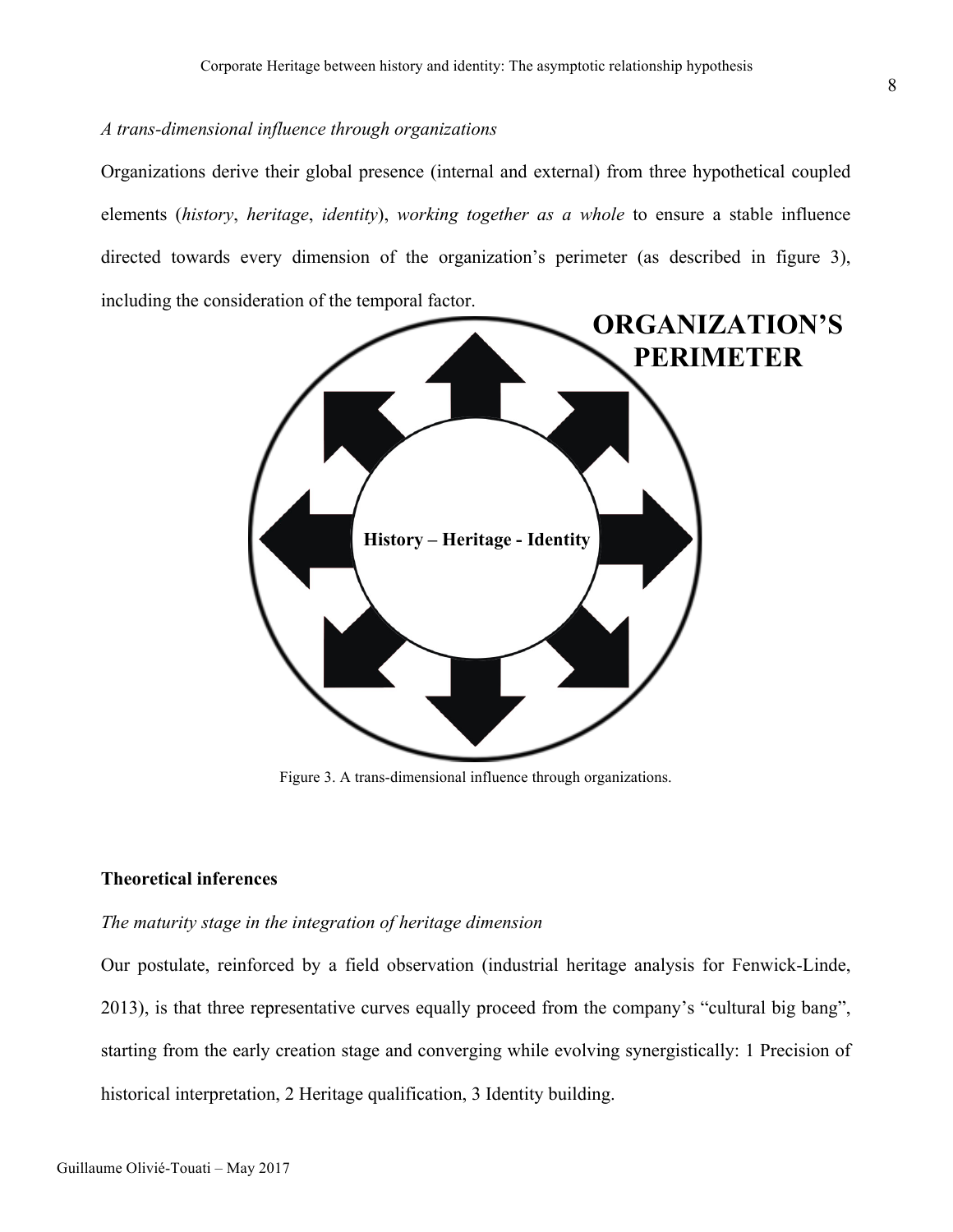The theoretical crossing point of these curves (in a 5 to 10 years process) calls upon a *maturity stage*, a crucial crystallization step (as described in figure 4 & 5) where we argue that: 1 Corporate cultural assets get fully measurable and exploitable for internal (incentive and cohesion of employees) and external (marketing and branding) purposes; 2 Heritage operations can be implemented, either by in-house teams or by a third party; 3 Innovation processes can consciously be inspired and enriched by heritage assets.

#### - Immaturity/maturity:

Focusing on identity building processes, we infer that immaturity is characterized by *zero to little corporate/brand identity consciousness*, where as maturity is characterized by *effective corporate/brand identity consciousness*.

- Cultural assets compliance with key strategic issues:

Cultural heritage assets are by nature convolutedly in close resonance with the three fundamental elements at the heart of the organization's definition and constantly challenged in the long run:

#### People – Project - Resources

- Through the organizational prism:

Leveraging Durand's organizations theory (Durand, 2014) and specifically the over time relationship between organizations and production, we infer that all types of organizations successively go through a stage of *heritage of production* (where corporate artifacts proceed partly from corporate memory and past cultural assets) to a stage of *production of heritage* (where corporate artifacts in turn generate new exploitable assets), and that, at a certain point in the organization's life cycle timeline, this specific transition corresponds to the assumed *maturity stage*:

Heritage of production  $\rightarrow$  **Maturity stage**  $\rightarrow$  Production of heritage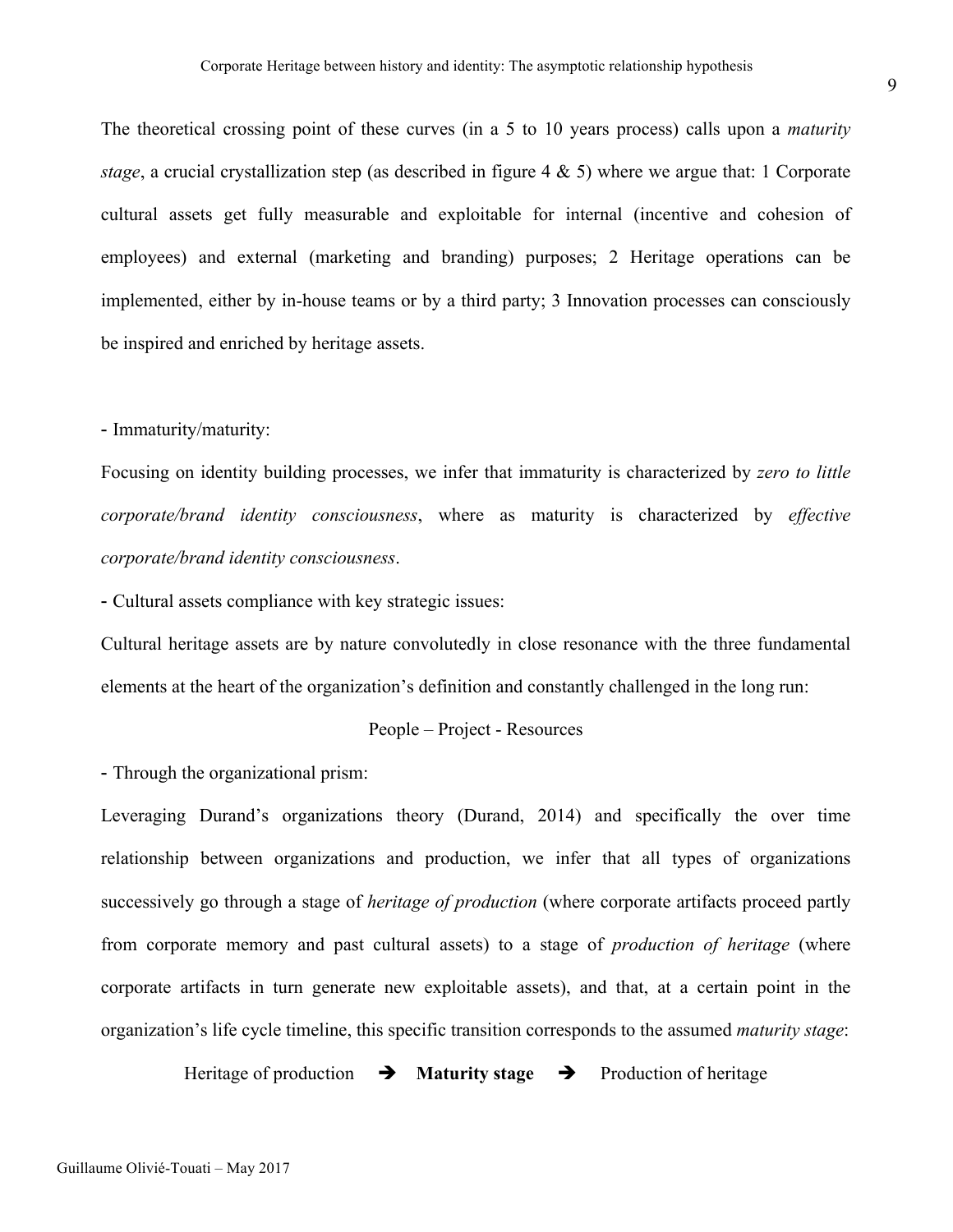# *The proportional relationship between heritage qualification and identity building*

We postulate that the *accuracy of heritage qualification* is proportional to the collective production of *interactive identity components* (the process that we broadly describe as *identity building*) (as described in figure 4): the higher the heritage qualification, the higher the identity building.



Figure 4. The relationship between heritage qualification and identity building.

#### *The asymptotic relationship between history and identity*

The transition phase between corporate history and identity can then be described as an asymptotic relationship (as described in figure 5): *identity building increasing indefinitely as misleading of historical interpretation decreases*. Confusion of historical interpretation cannot get to a zero point because there will always be a distortion between tangible reality of past events and their qualitative measurement.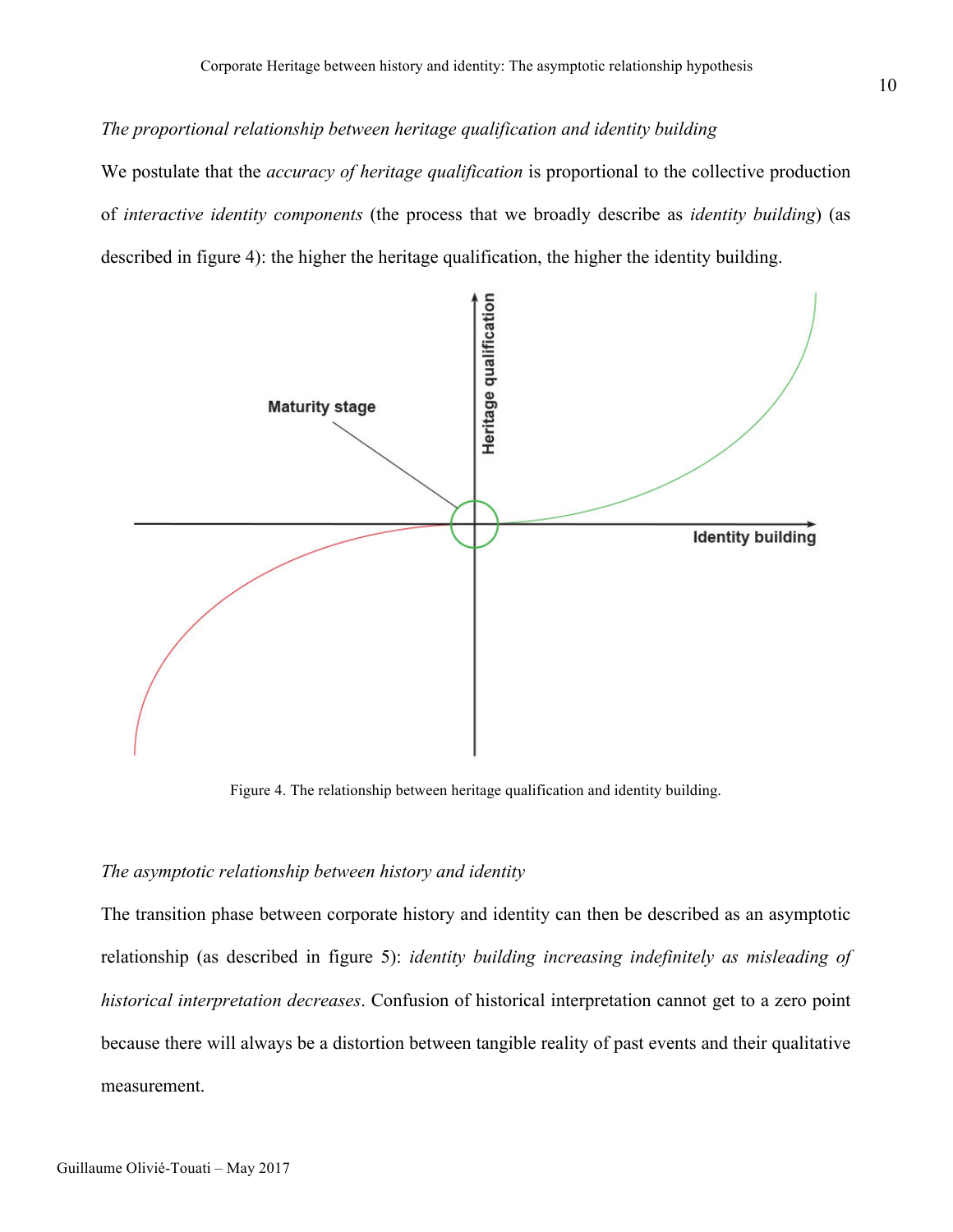The *integration of heritage dimension* is the theoretical leverage that will help to lower interpretative confusion, while getting through a sort of *equilibrium situation* (the afore-mentioned maturity stage) between immaturity and maturity. Dotted arrows on figure 5 highlight the fact that this equilibrium situation (the crossing point of the asymptote and the line depicting the hypothetical progress of heritage dimension's integration) is likely to vary over time and operations, thus in fine influencing identity building (which could potentially level off at a certain point).

After reaching maturity stage, a synergic/virtuous circle will emphasize the *necessary coherency between collective representation and collective action* from companies' operators and staff.



Figure 5. The asymptotic relationship between corporate history, heritage dimension, and identity building.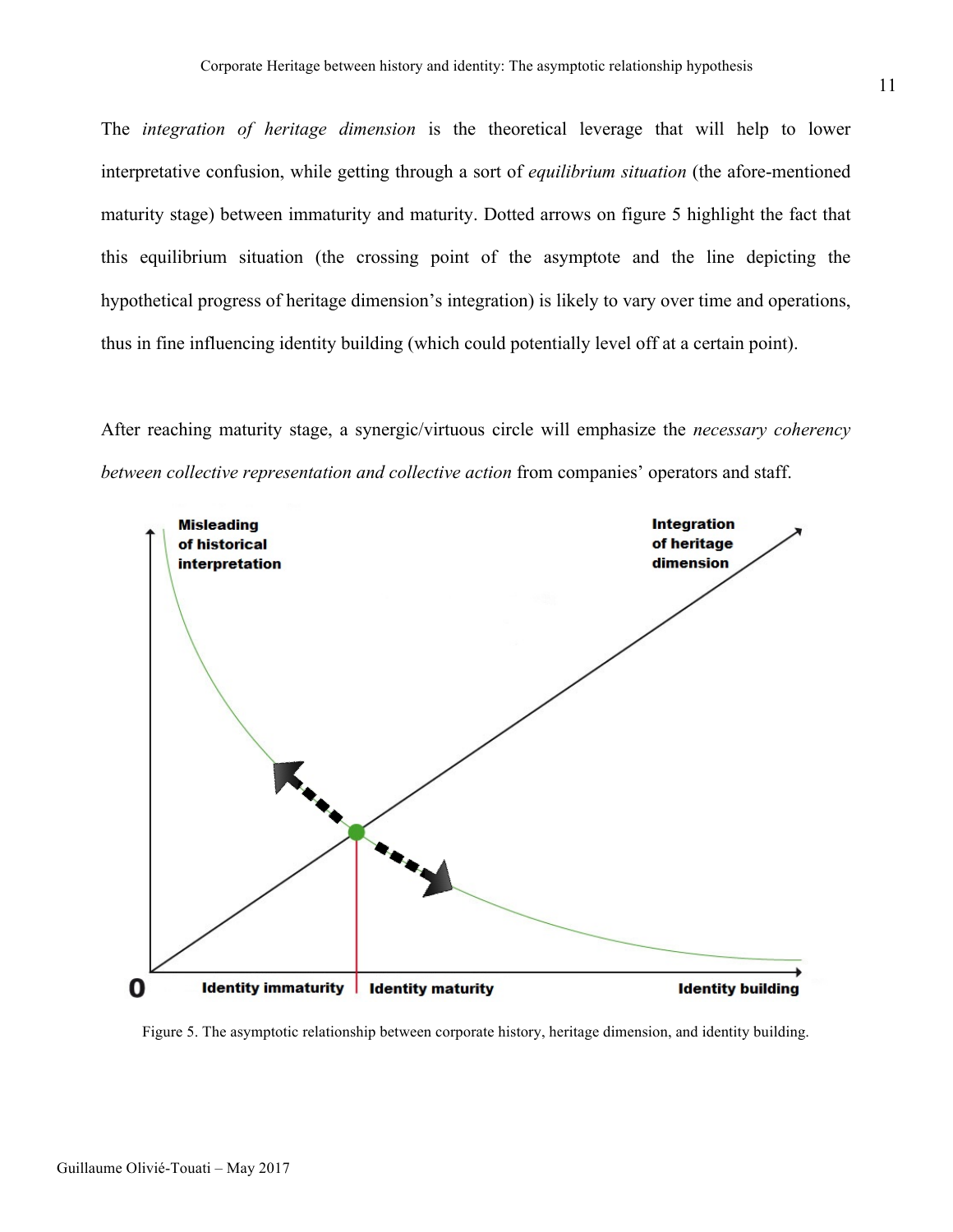# **Conclusion**

We have established conceivable guidelines regarding the *ontological role of corporate heritage*:

- Heritage helping to define the theoretical central body that orbit history and identity and to which their echoing influences converge;
- Heritage enabling and bringing to light the potential influences of the history-identity couple affecting organizational strategies;
- Heritage conveying the conceptual idea that enhanced cultural-driven production of meaning is a step in solving temporary disorganization.

Drawing on corporate heritage awareness and development, the hypothesis of a subsequent organizational performance still needs to be questioned and tested under operational conditions.

### **References**

- Agerholm Andersen, M., 2015, The strategic communication of corporate heritage identity implementation in a hyper-modal context, Corporate Communication International, Conference (New York).
- Balmer, J., Burghausen, M., 2015, Explicating Corporate Heritage, Corporate Heritage Brands, and Organizational Heritage, Journal of Brand Management.
- Burghausen, M., Balmer, J., 2014, Repertoires of the corporate past: Explanation and framework introducing an integrated and dynamic perspective, Corporate Communications: An International Journal 19.
- Durand, R., 2014, Organizations, Strategy, and Society The Orgology of disorganized Worlds, Routledge.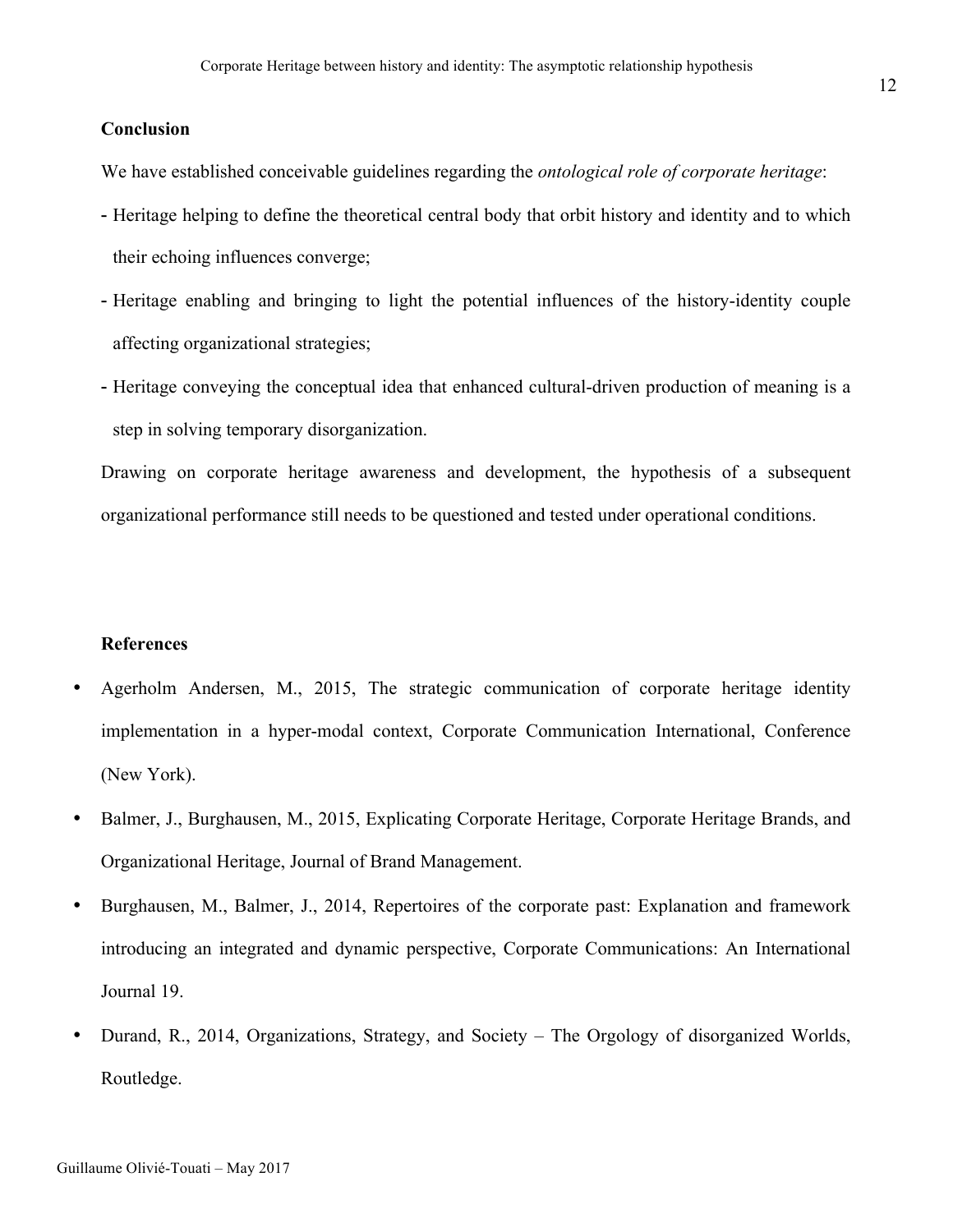- Farjoun, M., 2010, Beyond dualism: Stability and change as a duality, Academy of Management Review 35, 202-225.
- Gasnier, M., Lamard, P., 2007, Le patrimoine industriel comme vecteur de reconquête économique, Lavauzelle.
- Miles, R., Snow, C., Meyer, A., Coleman, H., 1978, Organizational Strategy, Structure, and Process, The Academy of Management Review 3, 546-562.
- Pathare, V., 2012, The Shaping of History in a Corporate Setting: The Godrej Scenario, Leveraging Corporate Assets: New Global Directions for Business Archives.
- Pattuglia, S., Mingione, M., Cherubini, S., 2015, Achieving alignment for corporate brand success: The consumer quest for authenticity and heritage, Proceedings International Marketing Trends Conference.
- Sivula, A., 2014, Corporate History Culture and Useful Industrial Past: A Case Study on History Management in Finnish Cotton Company Porin Puuvilla Oy, Folklore 57, 29-54.
- Starr, F., 2010, The business of heritage and the private sector, in Heritage and Globalization, Routledge, 147-169.
- Starr, F., 2013, Corporate Responsibility for Cultural Heritage: Conservation, Sustainable Development, and Corporate Reputation, Taylor & Francis.
- Strategor, Dunod,  $4^{th}$  edition, 669-732.
- Vico, G., 1725, La science nouvelle, Gallimard.

# **About the author**

Since 1984 Guillaume Olivié-Touati has been involved in nonprofit operations regarding cultural heritage protection and valorization. He is the cofounder of the consulting agency *Bilan Patrimoine*